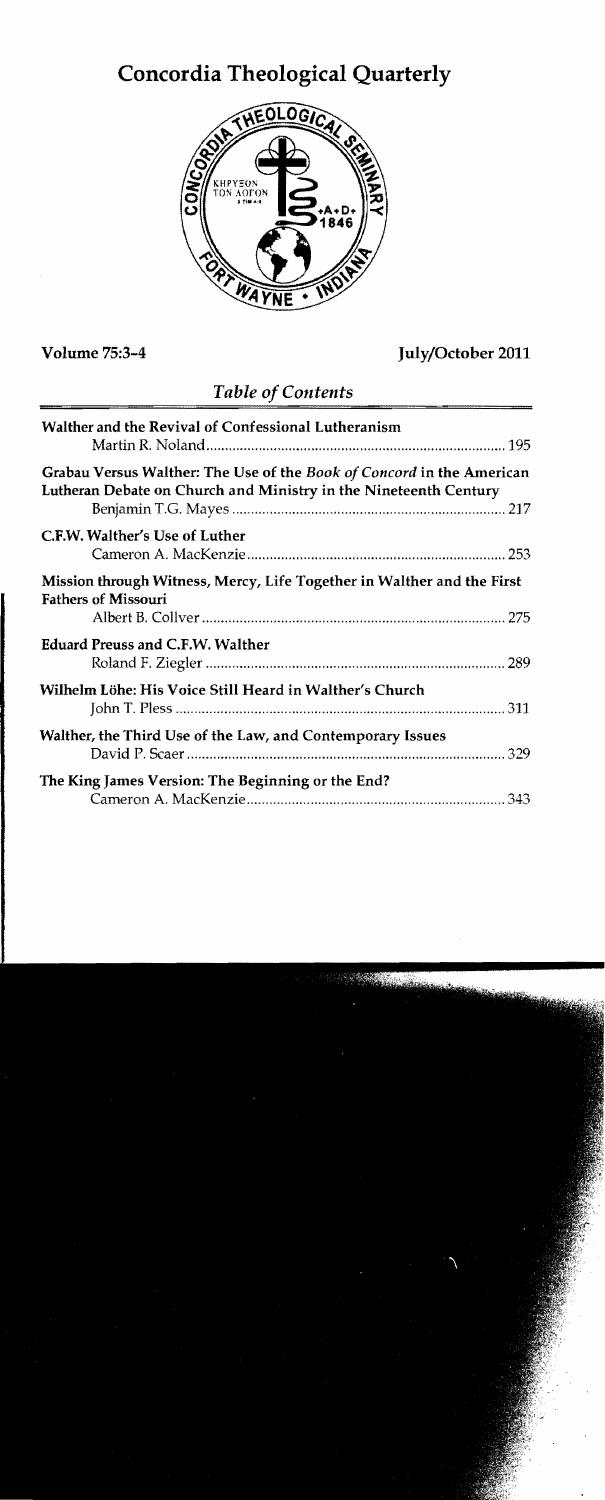| Dean Wenthe: An Appreciation                        |  |
|-----------------------------------------------------|--|
| An Old Seminary, a New President, and the Unfolding |  |
| of Divine History                                   |  |
| The Sacred Character of Human Life                  |  |
|                                                     |  |
|                                                     |  |
|                                                     |  |

## **Observing Two Anniversaries**

Carl Ferdinand Wilhelm Walther was born on October 25, 1811, in Langenchursdorf, Saxony, Germany. It is appropriate that this issue honor C.F.W. Walther on this 200th anniversary of his birth because of his significant influence as the first and third president of The Lutheran Church-Missouri Synod (1847-1850 and 1864-1878) and also president and professor at Concordia Seminary, St. Louis (1850-1887). Most of the articles below, which were first presented at the 2011 Symposium on the Lutheran Confessions in Fort Wayne, reflect his influence in many areas of biblical teaching, confessional subscription, and the life of the church in mission. These historical and theological studies are offered here so that Walther may be understood in his context and continue to be a blessed voice in our synod as we face the future.

This issue also recognizes one other anniversary. The venerated King James Version of the Bible, first printed in 1611, is now 400 years old. The article below on the King James Version was originally given as a paper at the 2011 Symposium on Exegetical Theology in honor of this anniversary. The importance of this translation for the English-speaking world is widely acknowledged. Although many may think that its day has passed, this article demonstrates the ongoing influence of the King James Version through other translations.

The Editors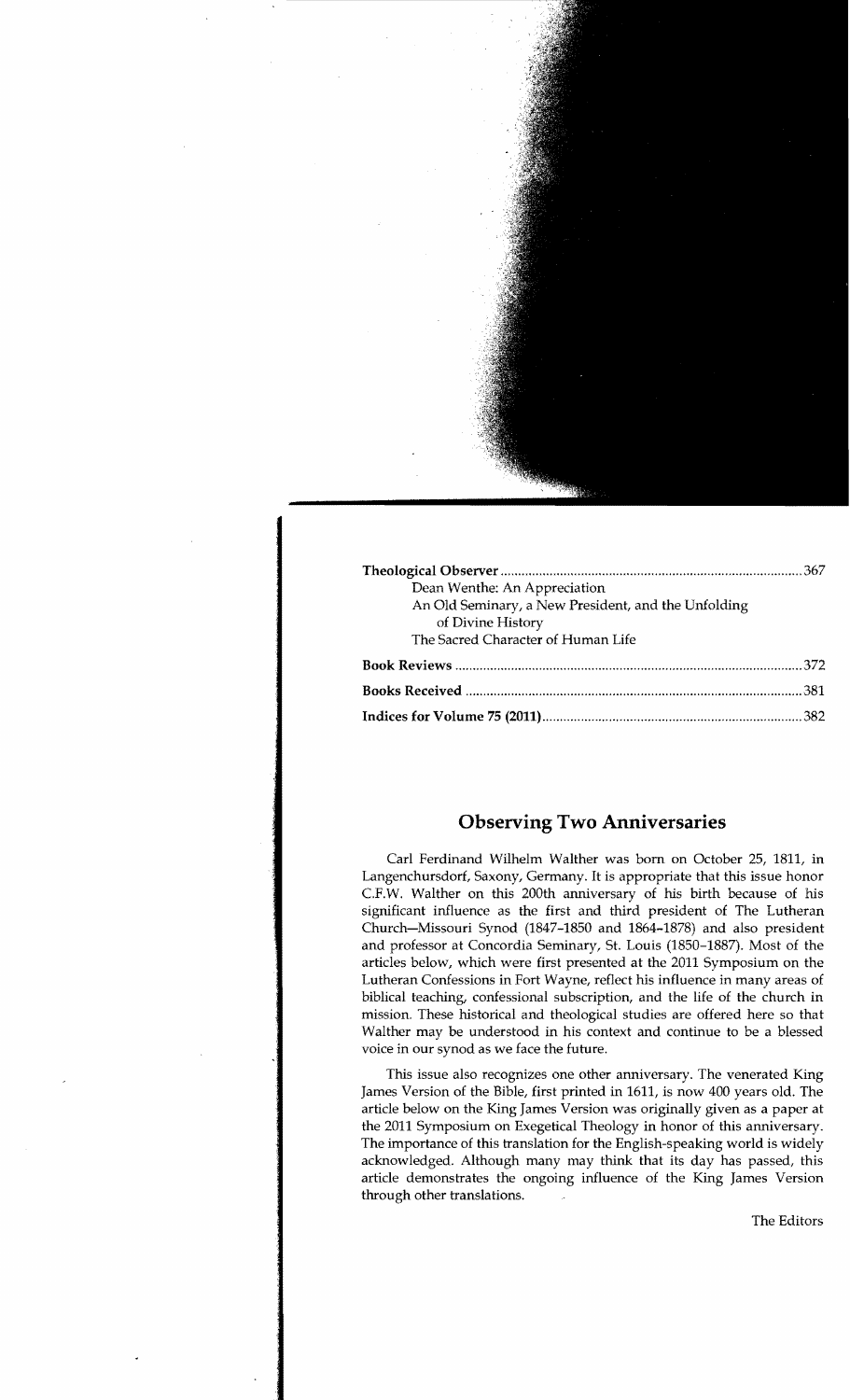## **Theological Observer**

### **Dean Wenthe: An Appreciation**

*[The following remarks were offered at the banquet recognizing the retirement of Dr. Dean* O. *Wen the from the presidency of Concordia Theological Seminary on May 26, 2011.* They *are reprinted from* For the Life of the World (July 2011): 12-13. The *Editors]* 

One thing that has always characterized Dr. Dean Wenthe is his engaging, encouraging personality. From the time I was a student at this seminary, agonizing over sermon preparation, to discussing "future possibilities" with him following his election to the presidency of CTS in the spring of 1996, to serving with him in seminary administration, he has consistently held forth a gracious, Christ-centered vision for this institution and encouraged his colleagues in the same.

President Wenthe's accomplishments in office are too lengthy to list at this point. However, it is worth noting that having assumed the presidency in challenging circumstances, he has provided the seminary with outstanding leadership. First, he was guiding the seminary as it received, for the first time in its history, ten-year accreditation from both the Association of Theological Schools and the Higher Learning Commission of the North Central Association, the highest level of accreditation achievable. Secondly, his commitment to mission has led to this institution being known the world over through its international work, particularly his support of the "Russian Program." Thirdly, his compassion has found concrete expression in the establishment of the deaconess program in 2003. Finally, no retrospective of his service would be complete if it failed to mention that it was under Dr. Wenthe's leadership that, after more than 30 years, the seminary has successfully begun expansion of its library facilities, creating a structure that can only be described as world class.

Recently, while doing some research in the CTS archives, I found a document delivered by Dr. Wenthe in 1979. During this time he was pastor of Zion Lutheran Church in Atlantic, Iowa. He had been invited to return to campus to speak to the fourth-year class, to whom he said:

Our primary calling as theologians is to interpret reality for ourselves and for our people. In our day, we behold the tragic paradox of secular man seeking something more solid than the phony, penultimate, pleasure trips, of either the gross or more refined variety, that are constantly held before us as the only route worth traveling ... and, in their seeking, find no one to speak to them of that which is solid and real. The saints whom you serve will at times overwhelm you with their support and love. The sinners whom you serve will at times send you scampering to the throne of grace for more patience and wisdom than your flesh can muster. And yet,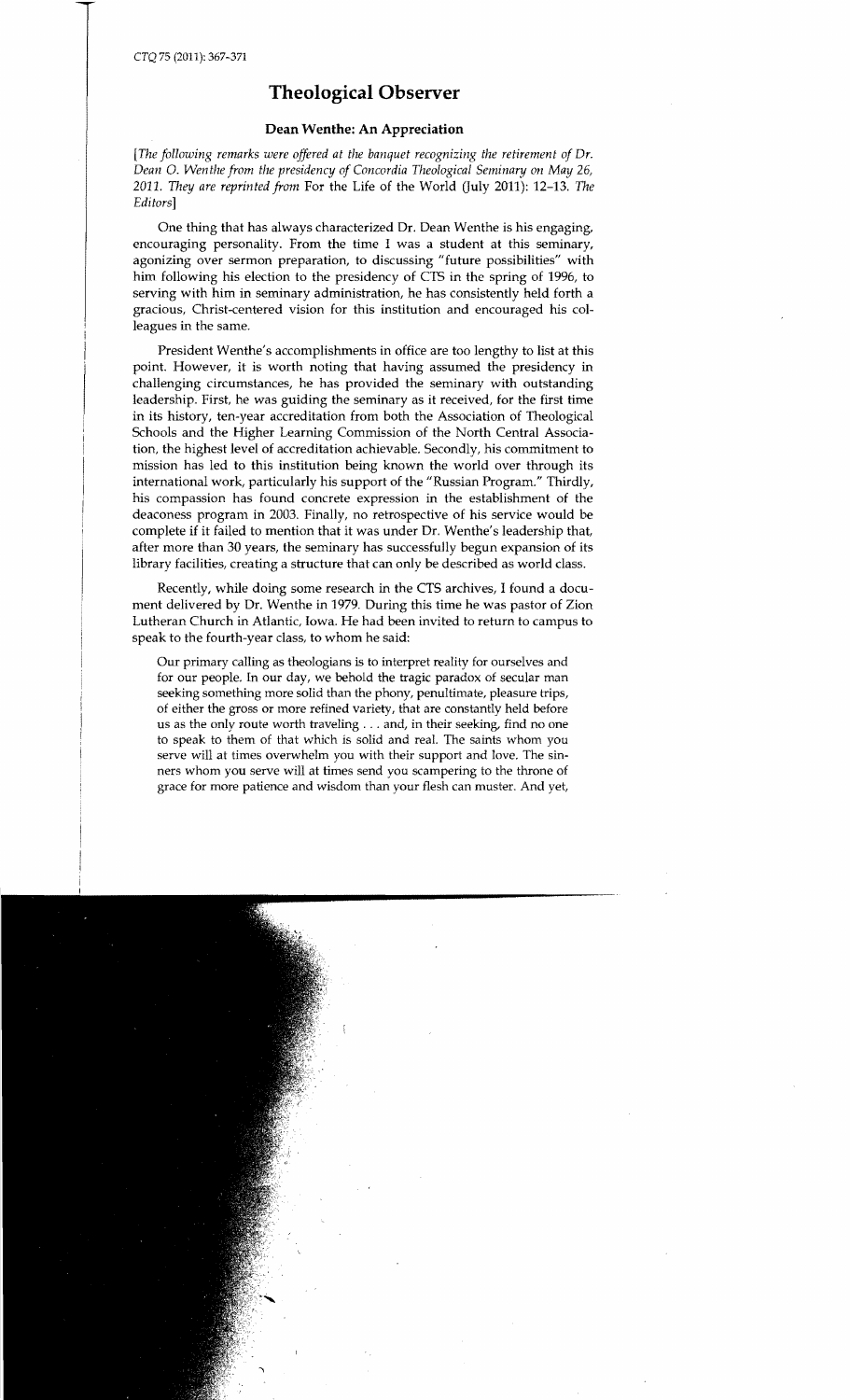on this latter point, I can forthrightly say that for all their frailties you will find your flock a joy to serve. I was simply not prepared for that closeness which is forged between Pastor and people as they seek to live a real life in the midst of a phony world. Frankly, it's great! And if these tasks do not plant the seeds of joy and happiness in our service, then we have ourselves drifted from that which is real.

For nearly 40 years of service to this seminary, 15 of which were spent as president, we can only say "thank you" to Dr. Dean Wenthe for his collegiality and the way in which he has embodied this CTS mission to form servants in Jesus Christ who teach the faithful, reach the lost, and care for all.

Lawrence R. Rast Jr.

### An Old Seminary, a New President, and the Unfolding of Divine History

*[The following is the collegial recognition speech given by the Academic Dean on behalf of the faculty at the banquet that followed the installation of Dr. Lawrence* R. Rast Jr. as the 16th President of Concordia Theological Seminary on September 11, *2011.* The *Editors]* 

Although you know this already, President Rast, let me assure you and the whole church that the faculty of Concordia Theological Seminary is profoundly thankful to our Lord for your election and installation, and each member of this faculty stands united with you as we serve under your leadership in the vital work of forming servants in Jesus Christ for his harvest field. As a highly respected colleague for the past 15 years who has been involved in seminary administration in some manner almost as long, you already enjoy the faculty's complete confidence and support. Let me also assure you of even our sympathy and sincere prayers as you formally take up your challenging duties!

I think it was one of my colleagues who quipped that with the election of Larry Rast as seminary president and the transition of Dean Wenthe out of that office, we had witnessed Moses handing over his staff to younger Joshua. This historical analogy is worth pressing a bit further. The person who would lead Israel out of the slavery of Egypt was no by no means clear to Israel, much less to Moses, as can be seen from the narrative in Exodus. Who would fill the presidential void here in the post-Robert Preus era was certainly not clear to The Lutheran Church-Missouri Synod, much less to Dean Wenthe, until the Lord gave him the staff in the midst of a challenging time in this seminary's history. The past 15 years have been richly blessed, but-as we all know-they have not been a quick triumphant march to the promised land, always flowing with the milk of the church's support and the honey of abundant students. It took our Moses 14 years to drain the lake so that bulldozers could cross on dry ground to construct a library that was needed already when this seminary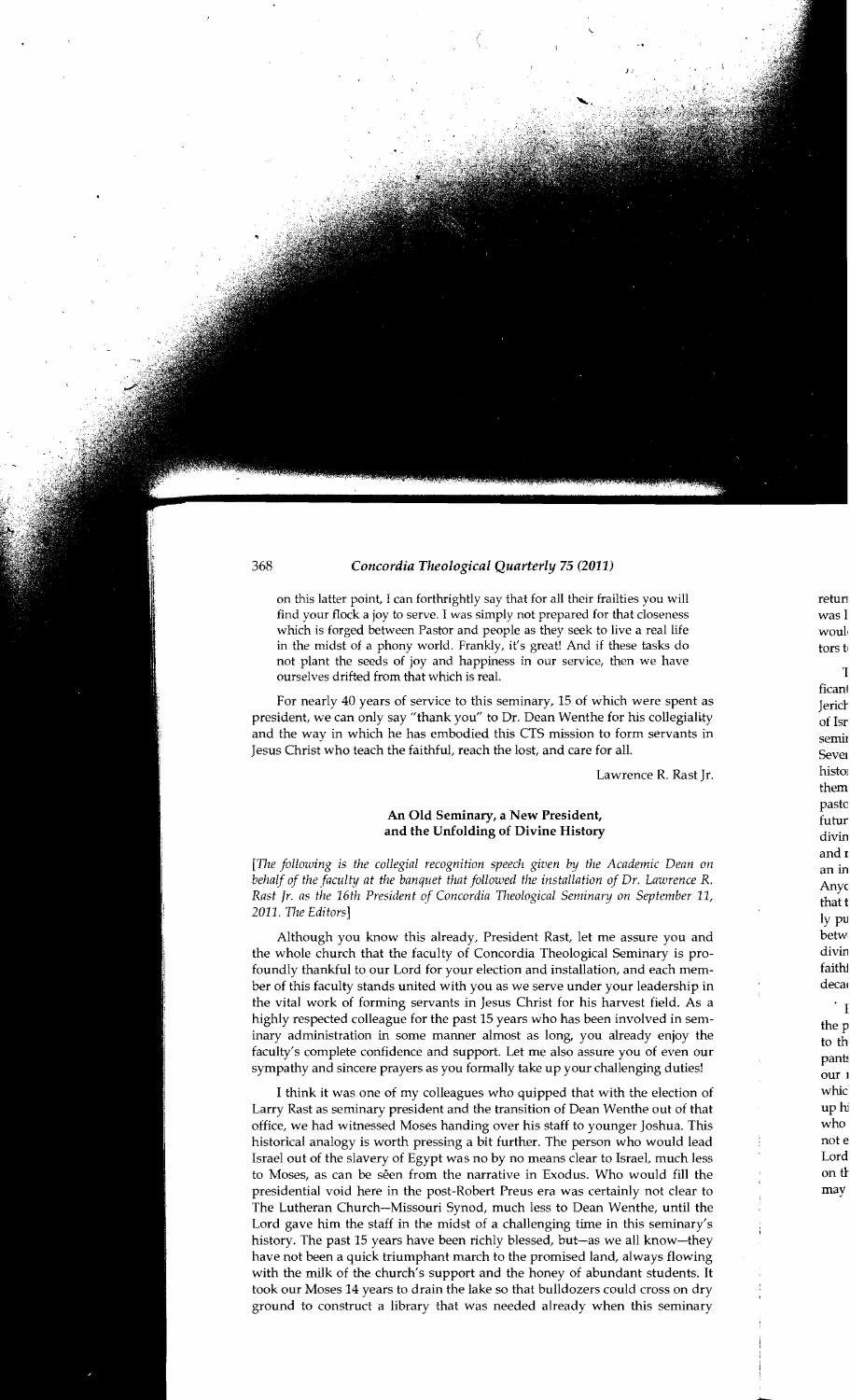returned here from Springfield in 1976. Unlike 15 years ago, however, there was little doubt among your colleagues that the Lord had raised up one who would follow faithful Moses, the younger Joshua. We only waited for the electors to confirm the Lord's will.

The reason the installation we just witnessed in Kramer Chapel is significant is that it is part of divine history. At the time, few in this world beyond Jericho and some other conquered cities took notice of Joshua and the people of Israel. The reason Moses, Joshua, the people of Israel, Wenthe, Rast, and this seminary in Fort Wayne are significant is because we are part of divine history. Several psalms of the Psalter adeptly express the history of Israel as divine history: it is God acting in and through sinful people, sometimes in spite of them! Who at the time thought that Jesus' three-year training of his first twelve pastors, primarily in the hinterland of Galilee, was important for the world's future? Luke, among others, however, viewed the actions of the apostles as divine history that was transforming the world: "The Word of the Lord grew and multiplied." Why was Luther so important? He was part of divine history, an instrument used by God to testify mightily to God's grace in Christ Jesus. Anyone who has read Erich Heintzen's *Prairie School of the Prophets* realizes that the history of this seminary is very often, as our new president would bluntly put it, rather depressing! Yet, with all its struggles to survive and journeys between three states, we recognize and rejoice that this seminary is part of divine history as Jesus has called, formed, and sent forth countless servants faithful to the Holy Scriptures and the Lutheran Confessions, year after year, decade after decade, for 165 years.

President Rast, your colleagues are confident you will help us learn from the past as you lead this seminary with confessional integrity and boldness into the future. May you be encouraged by the realization that we are participants in the divine history of salvation that our Lord is continuing to unfold in our midst. It is a history unfolding with each service in Kramer Chapel in which Jesus is present with his gifts of life and forgiveness, every class that lifts up his death and resurrection as the source of salvation, every faithful student who is sent from here to testify to Jesus in this world. It is a history that will not end with seminary enrollment struggles or income shortfalls, but with our Lord's glorious return and our resurrection. When a future generation reflects on the divine history unfolding right here and now with you, President Rast, may it be written: "As for him and his seminary-fold, they served the Lord."

Charles A. Gieschen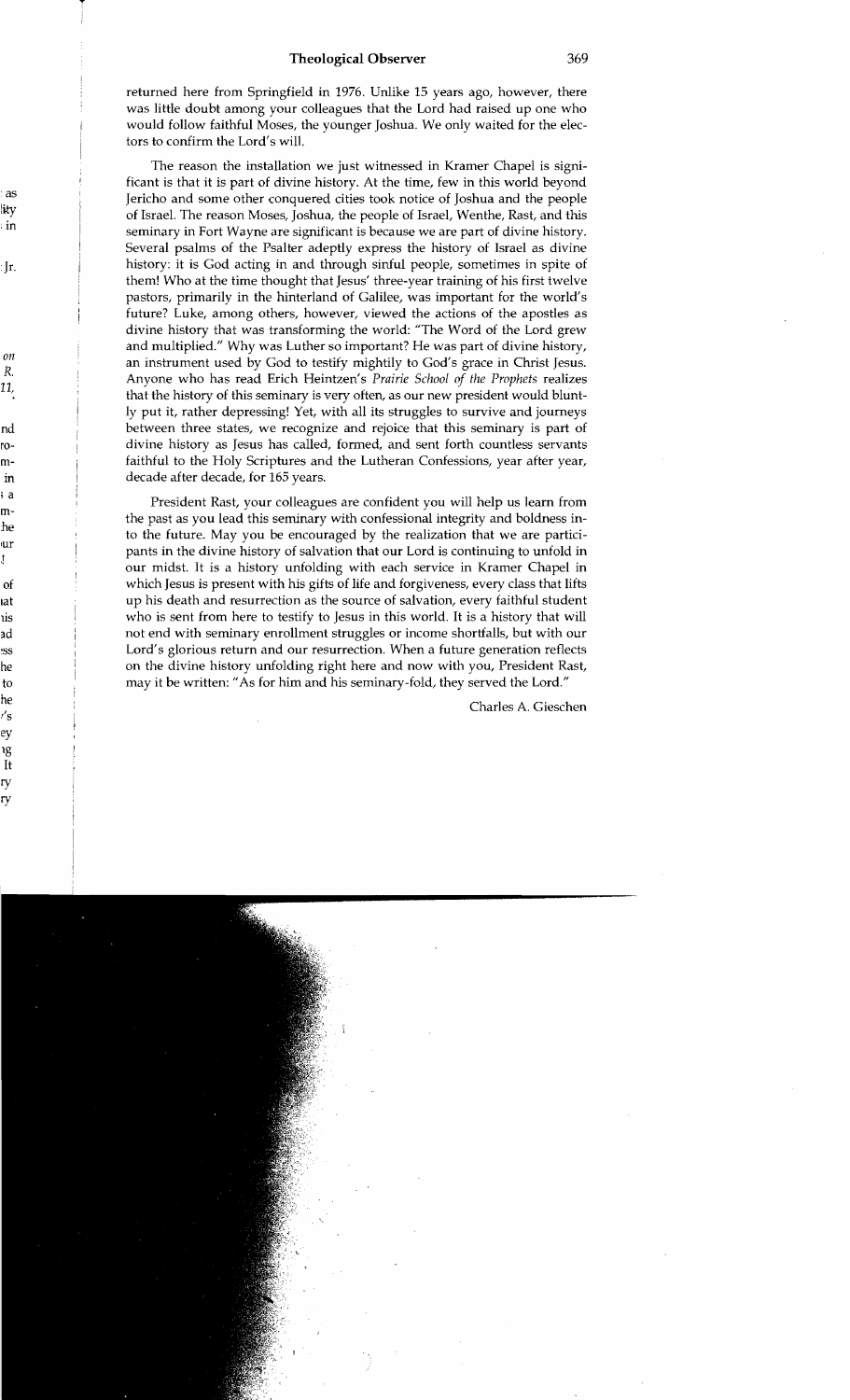#### The Sacred Character of Human Life

*[This* is *the response of Dr. Dean* O. *Wenthe upon receiving the Telemachus Award* every hum *from the Allen County Right to Life for Pro-Life Activities at their annual banquet in* gracious, <sup>g</sup> *Fort Wayne on October* 10, *2011. The Editors]* addresses 11

My gratitude for this award is joined to gratitude for all of you who support life. I rejoice in the clear and courageous witness of Bishop Emeritus D'Arcy, Bishop Rhoades, the Roman Catholic Church, and Evangelical Christians in many denominations and other traditions who confess the sacred character of life. I am also grateful for my own portion of the Christian family, The Lutheran Church-Missouri Synod, her president, Matthew C. Harrison, and my colleagues and students at Concordia Theological Seminary for their solidarity on this crucial matter. And, on a personal level, I am thankful for my ever supportive wife, Linda, who as a nurse and mother has stood for life.

What we are about is far more than a question of ethics, the righteous propriety of a particular act, though, such a question merits our full energies in Lil and of itself where life is at stake. Rather, we are engaged in a foundational  $\frac{1}{2}$ and fundamental debate on what it is to be a human being. On this level of reflection, some human beings without the benefit of scriptural revelation have come to the right answer. Ancient Assyrians, Hippocrates, as well as diverse come to the right answer. Ancient Assyrians, Hippocrates, as well as diverse peoples and cultures around the globe and through time have rightly perceived that to end life in the womb is murder. Natural law speaks truth while deems hUll the deceptive vocabulary of a secular culture seeks to disguise the fact that a baby is alive with heart and organs by use of terms such as "fetus" or simply "pregnancy." Natural law still works.

With the light of revelation, however, what it is to be human becomes even clearer-beautifully clear! When Moses penned Genesis, the Egyptian, Palestinian, and Mesopotamian cultures were rich with epic accounts of the cosmos. In their grand epics, the narrative of creation placed the real action with the gods whom they identified with the sun, the moon, stars, the sea, various creatures, and even statuary. History was an unfolding story of the gods' preferences and choices. Human beings were simply not major players. They were marginal and insignificant. In such a context, Genesis 1 and 2 are revolutionary. They offer a radically different view of what it is to be human. Here human beings are not marginal and incidental. Here Adam and Eve are the very apex of God's creative labors. They alone are made in God's image for intimate communion with him. Here the sun, the moon, and all of creation are gifts from a gracious God to support the life of humanity. Here God personally and intimately forms human beings as a potter molds clay and breathes into human beings the breath of life.

This answer to what constitutes human life is full of wonder and imparts value to every single individual. This answer is so clearly and lovingly